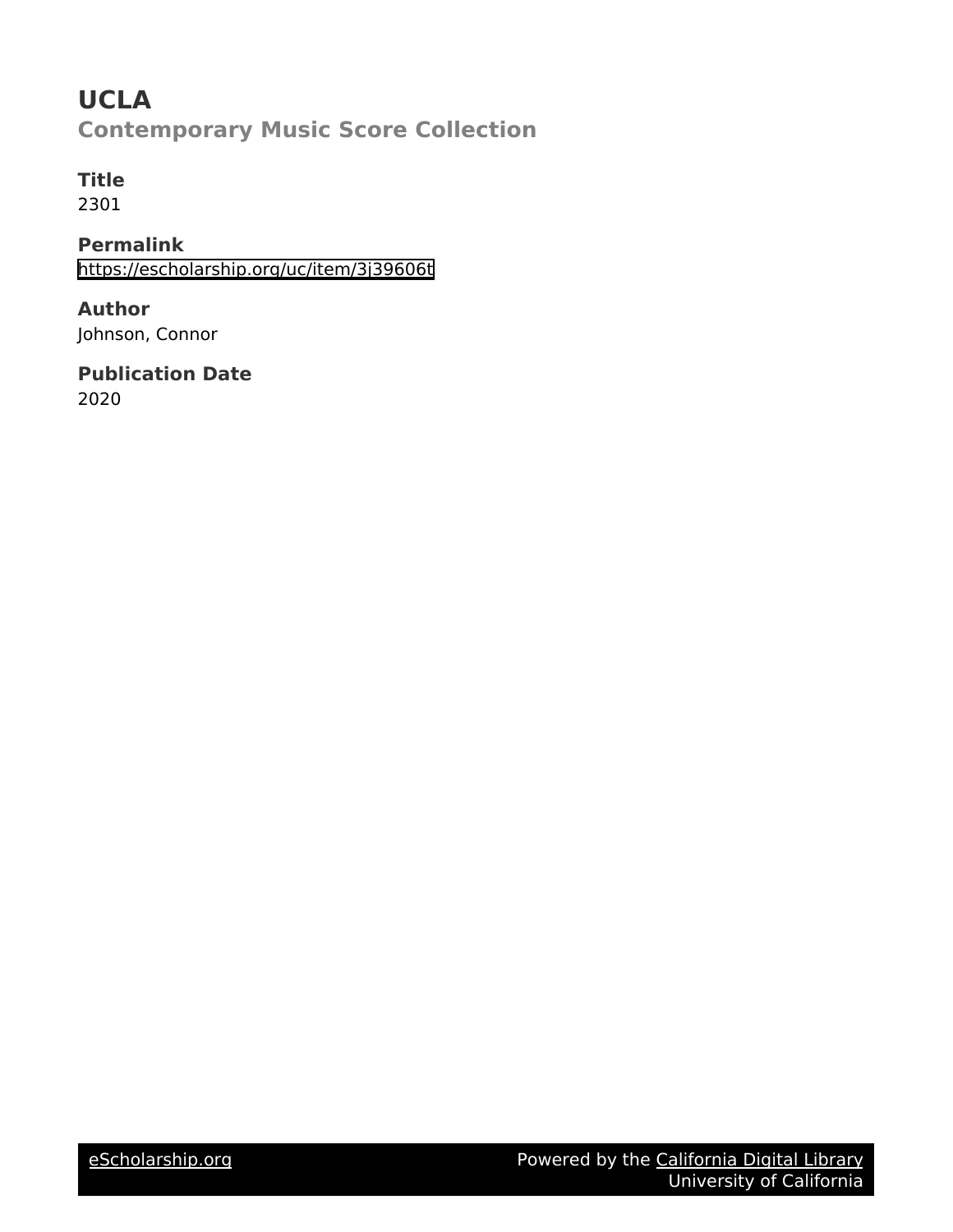# 2301

*for clarinet, saxophone, and trumpet*

## Connor Johnson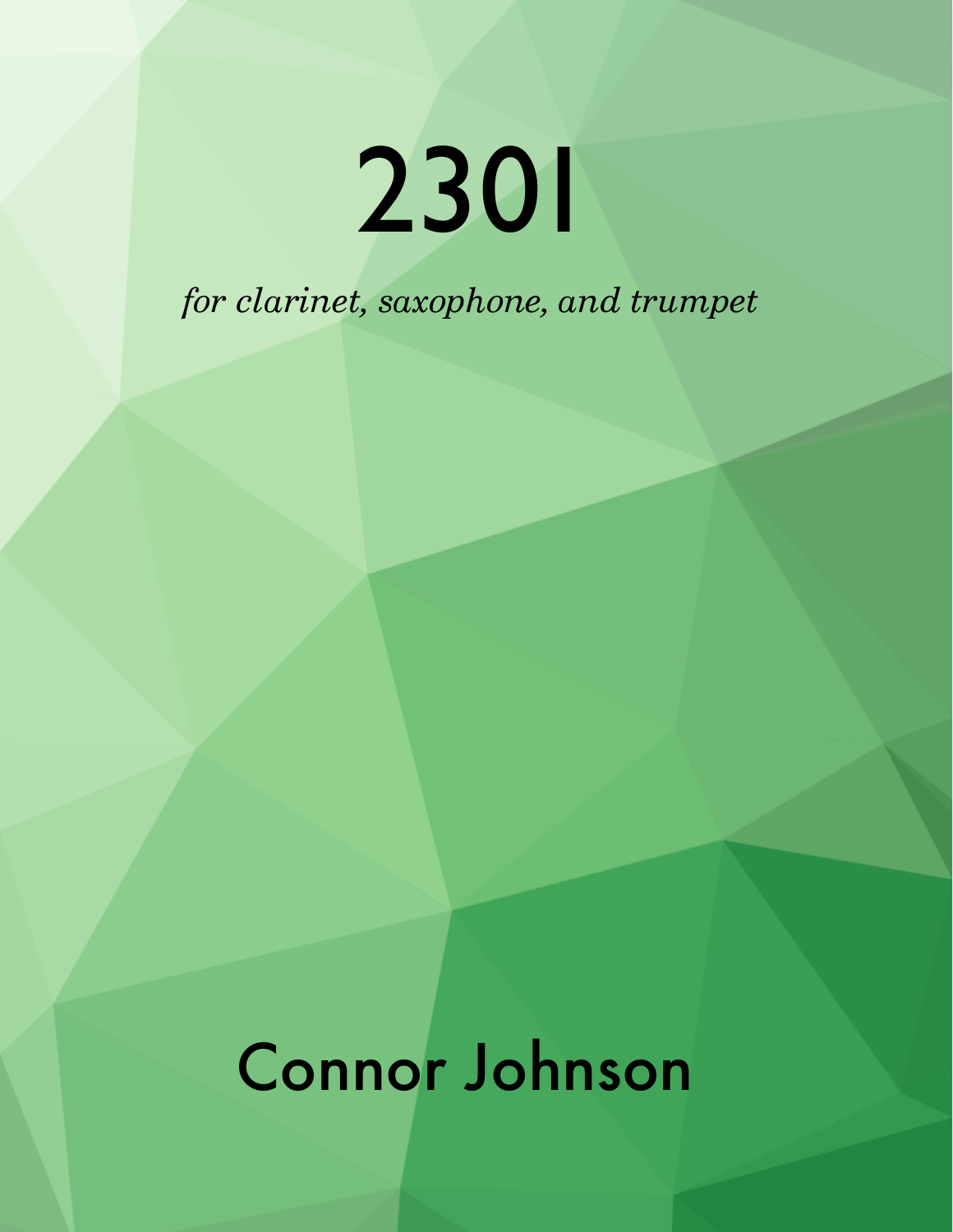## 2301 *for clarinet, saxophone, and trumpet*

performance time: 1'30"

2301 is a short, virtuosic scherzo based on six- and eight-note scales. The hexatonic-23 and octatonic-01 collections in particular are featured in the second half of the piece, and these two scales also serve as inspiration for the title.

B<sub>b</sub> and A Clarinet parts are included.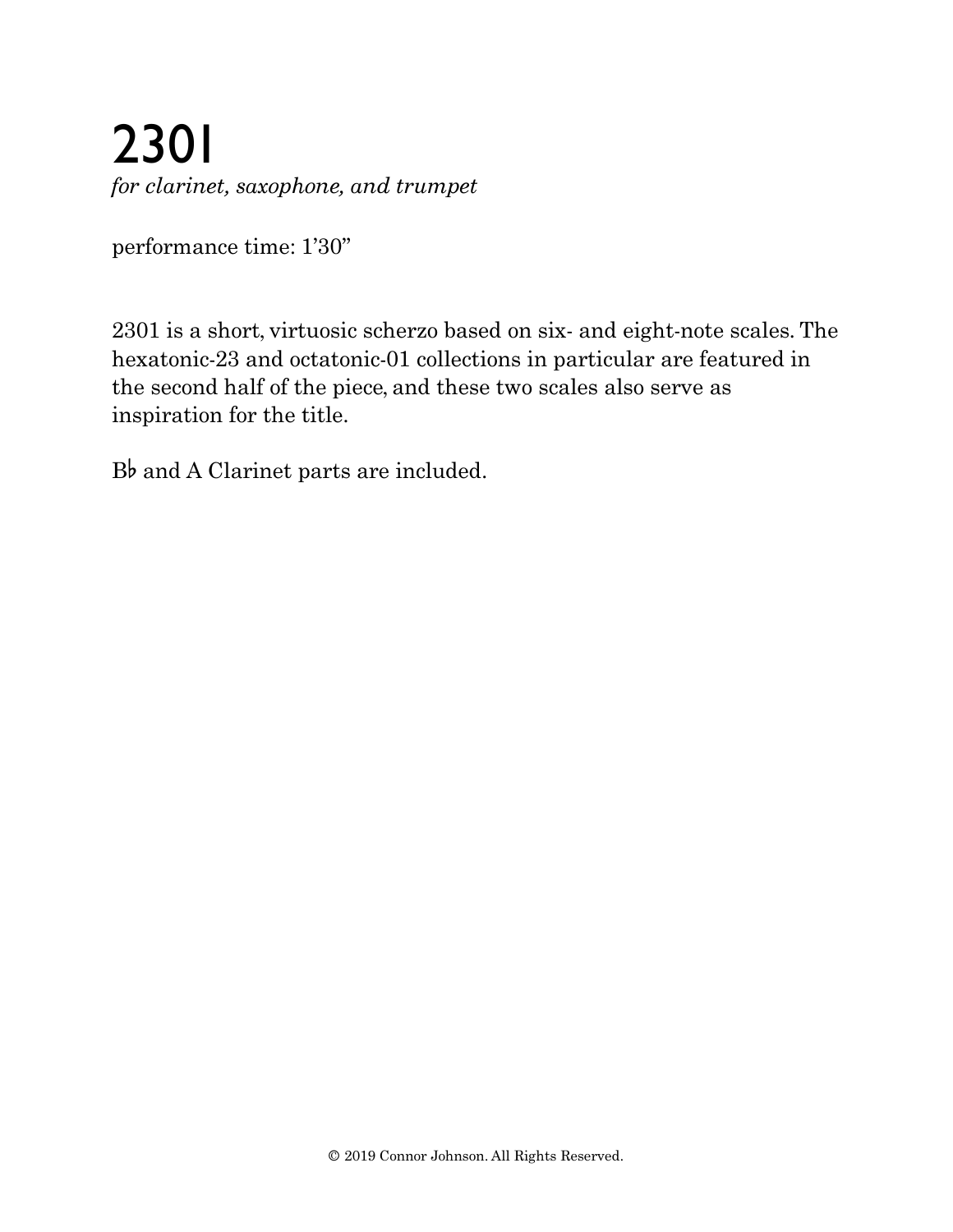## Transposed Score

## 2301

*for clarinet, saxophone, and trumpet*

Connor Johnson b.1999





© 2019 Connor Johnson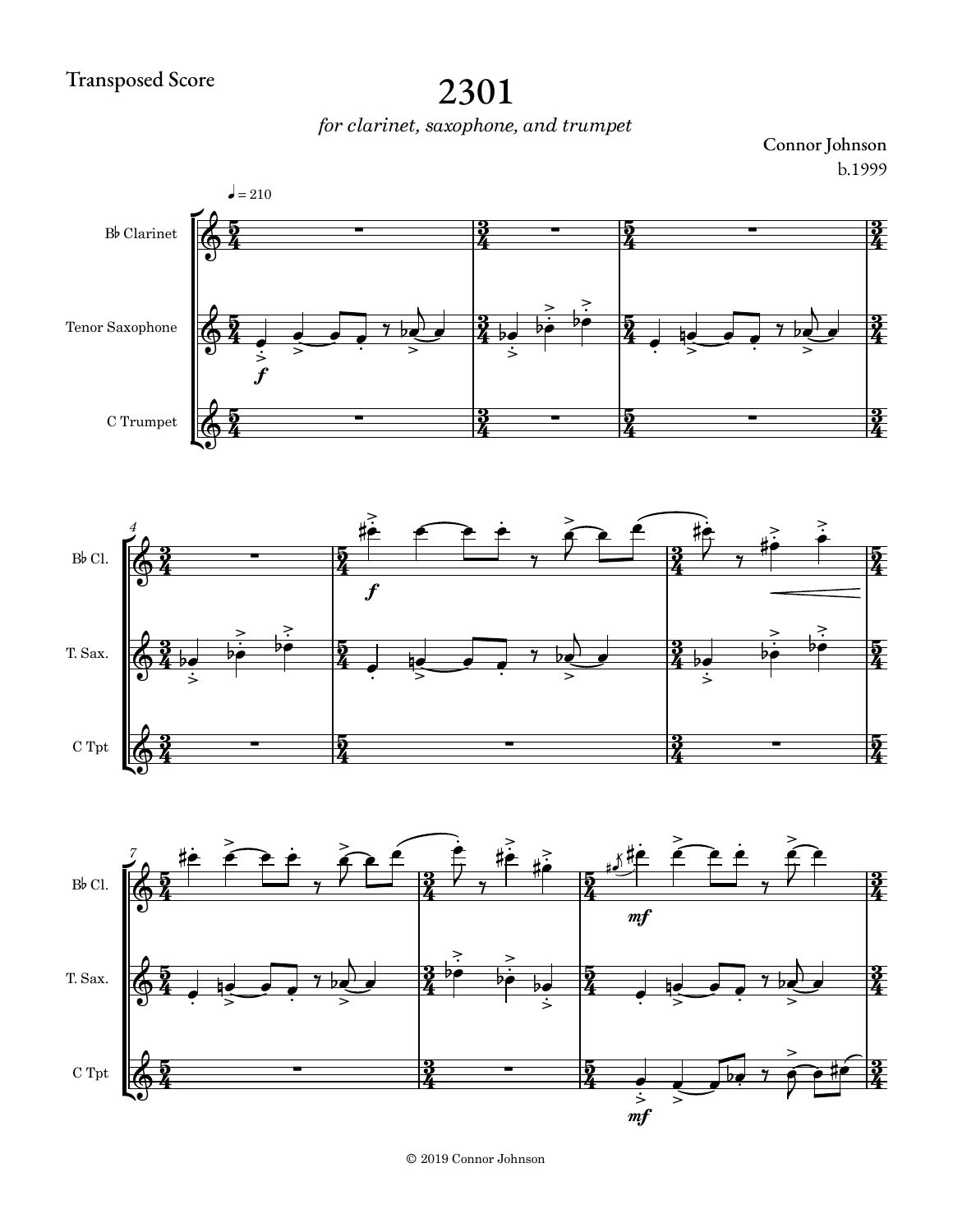





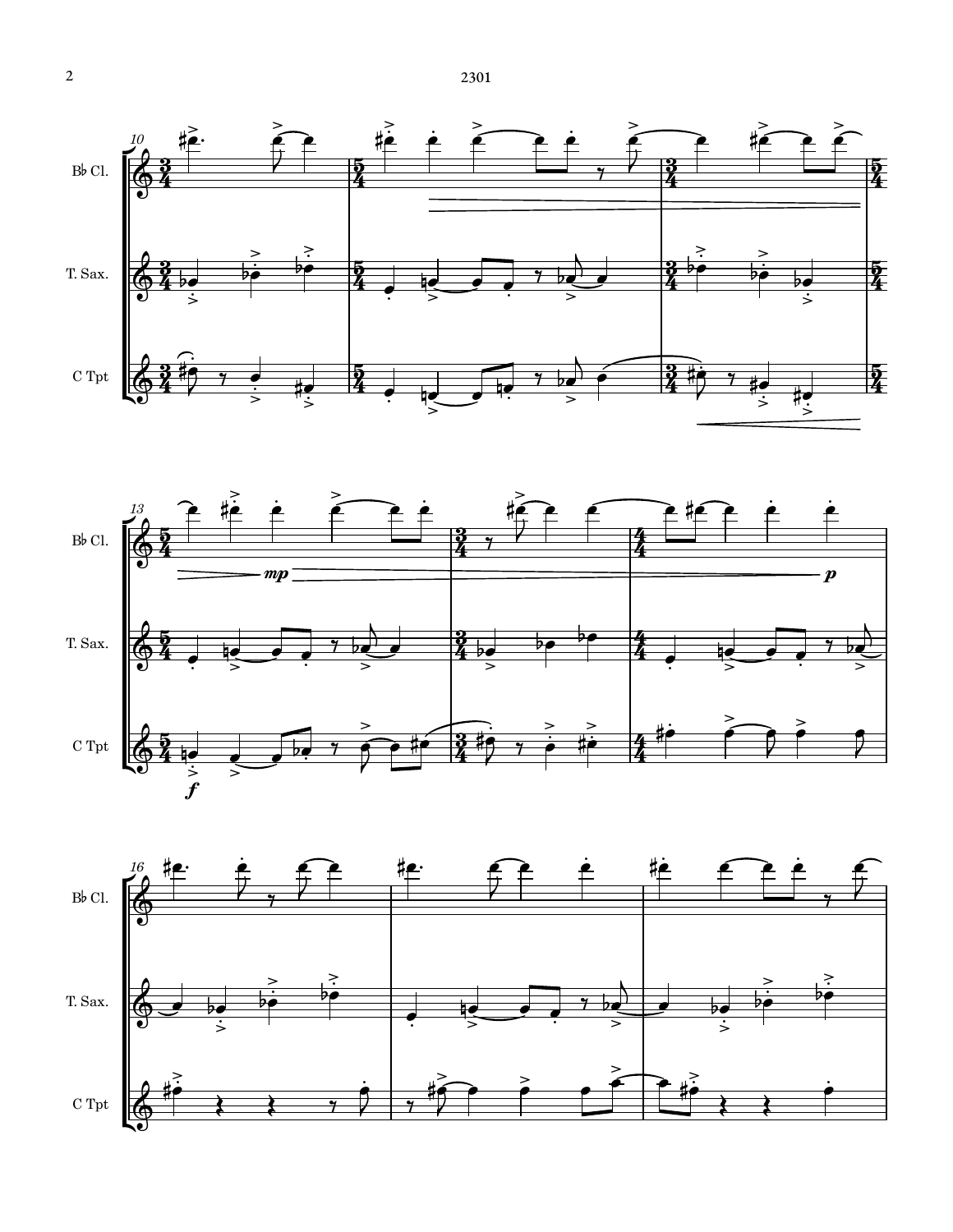





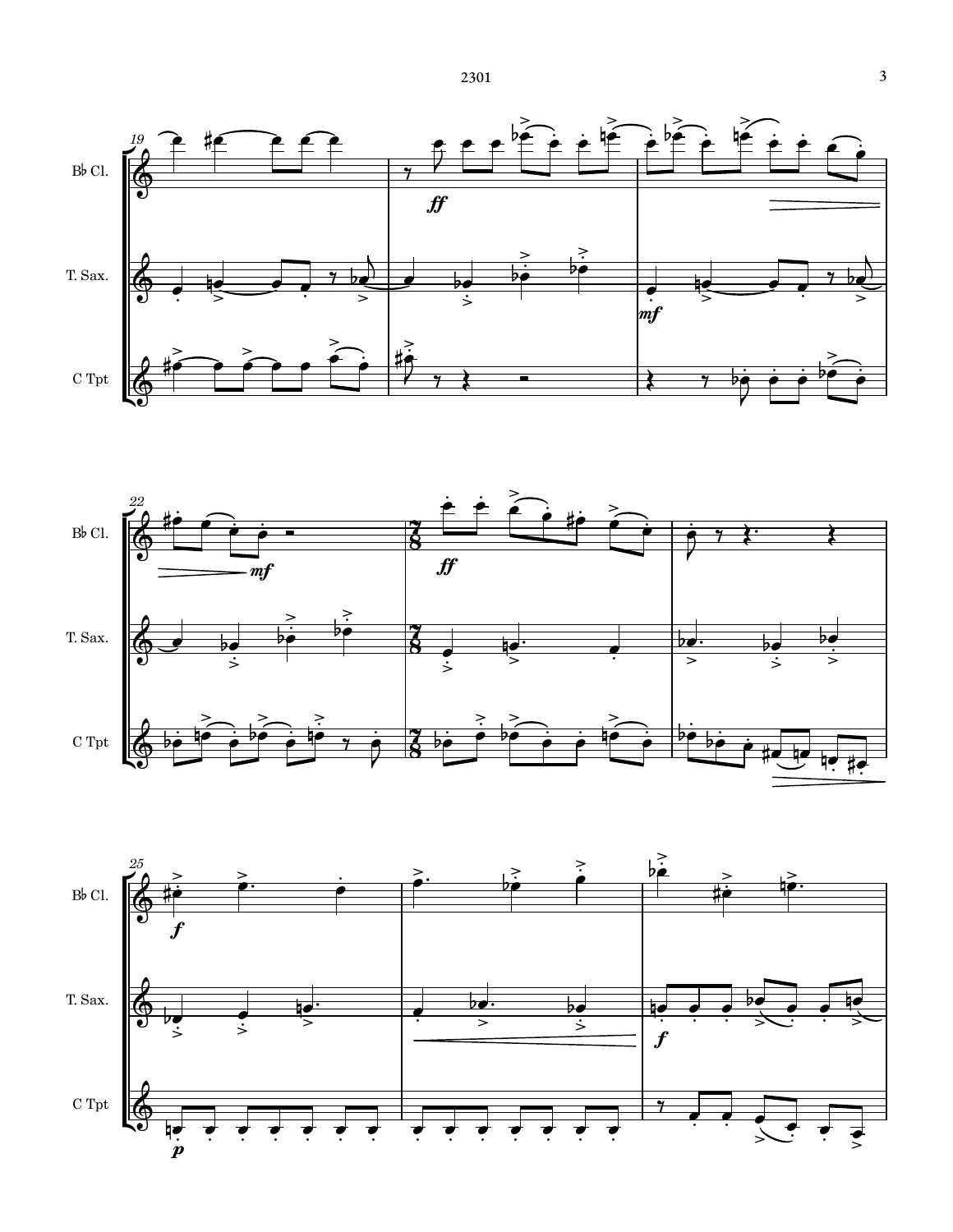



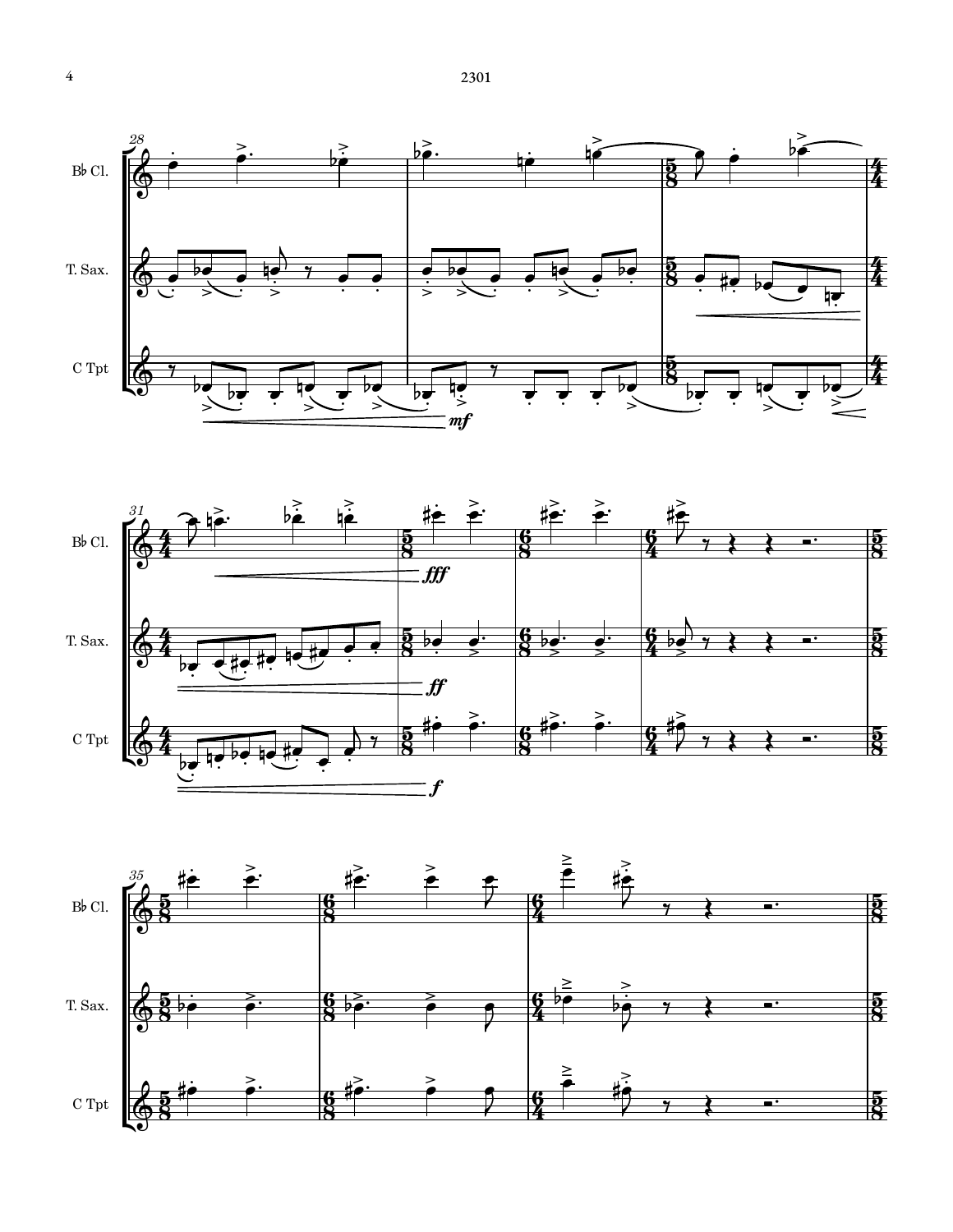



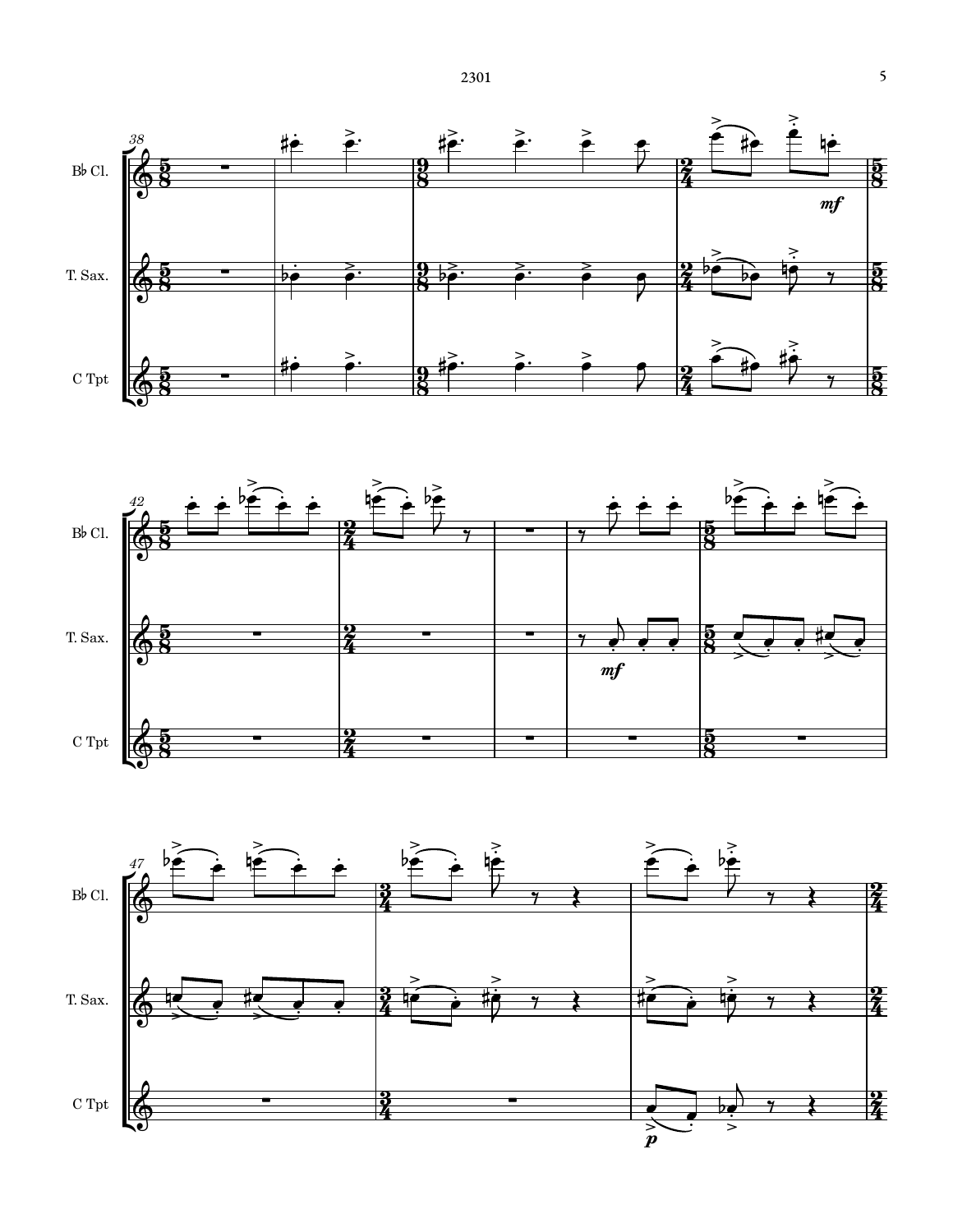#### 6 2301





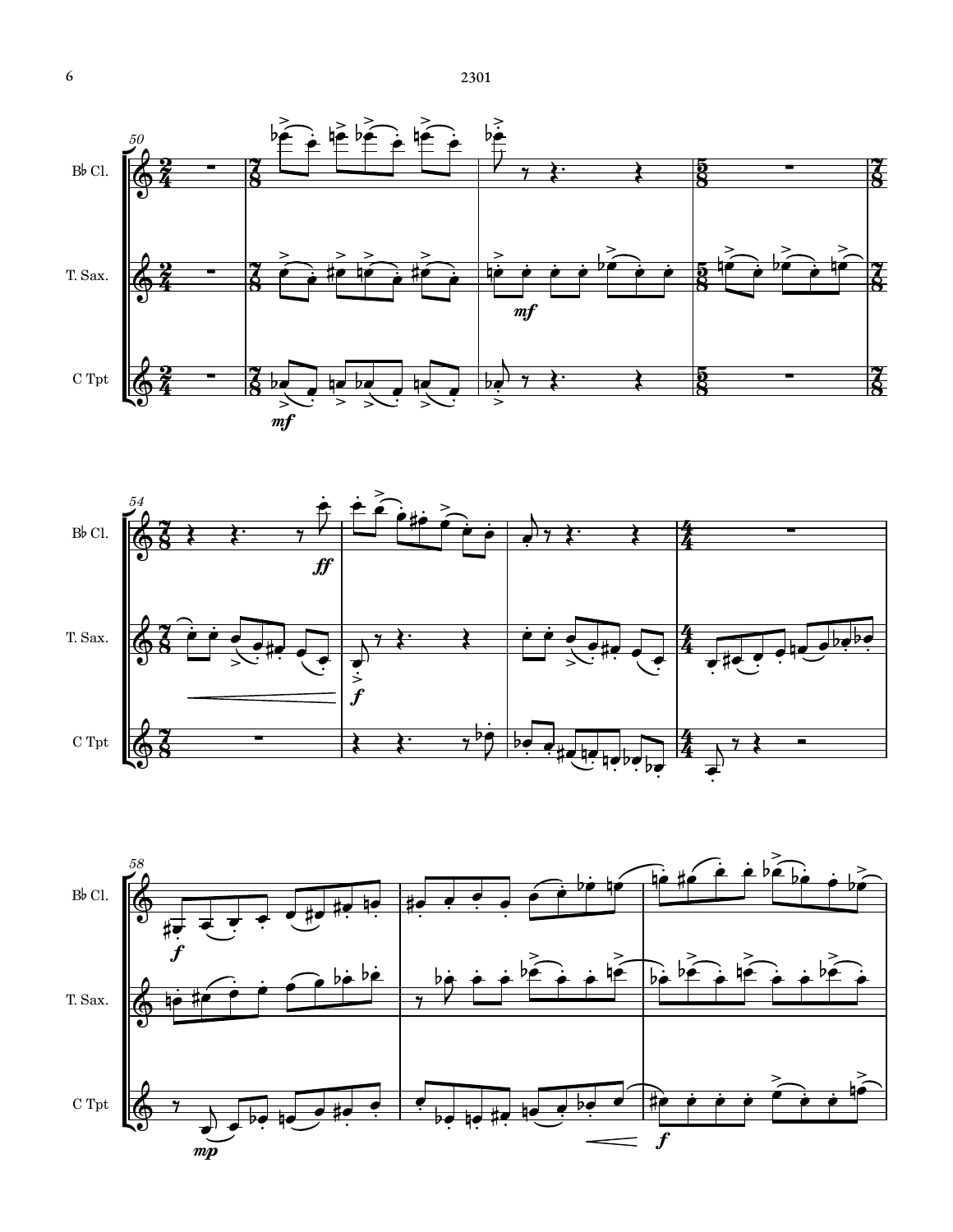





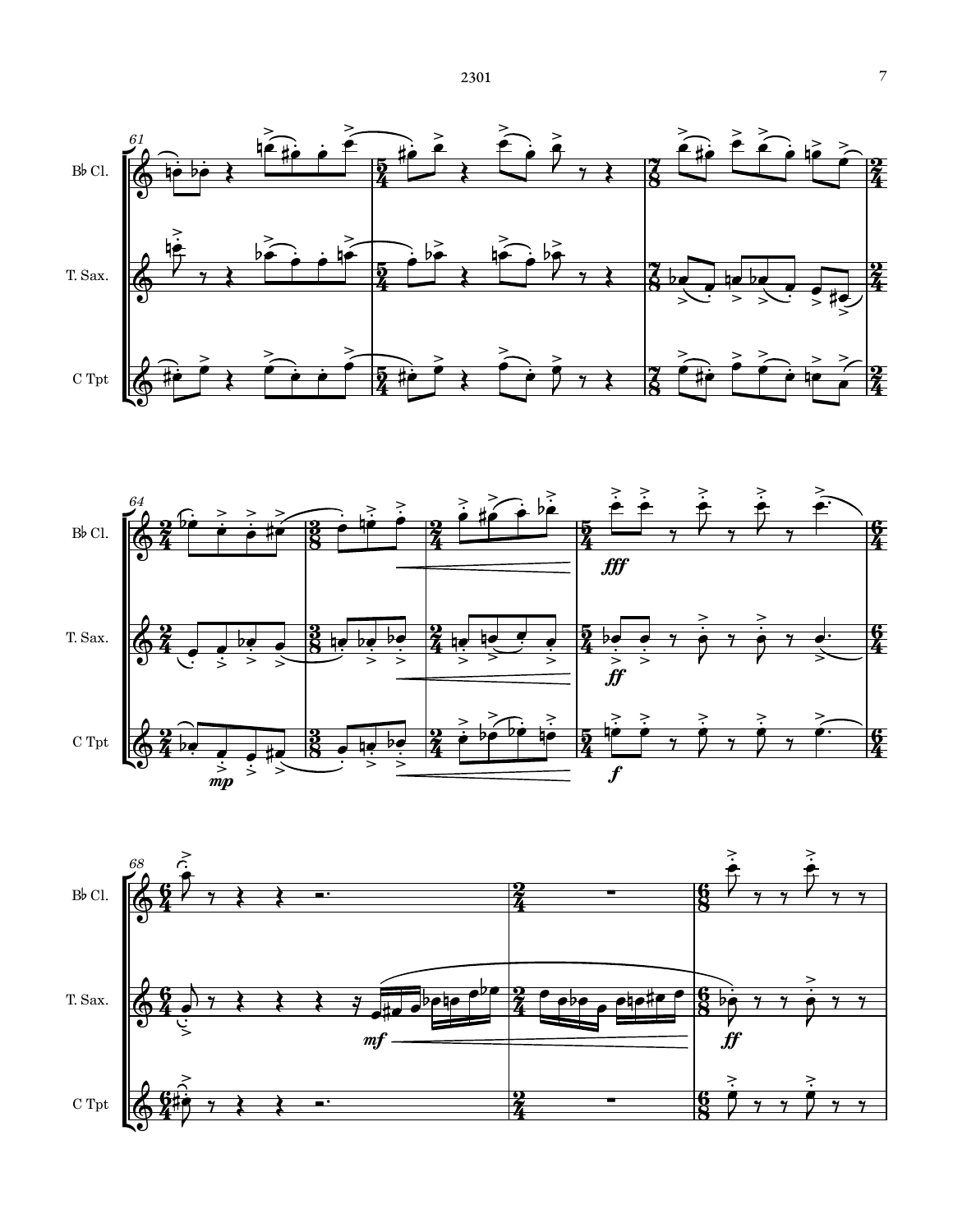





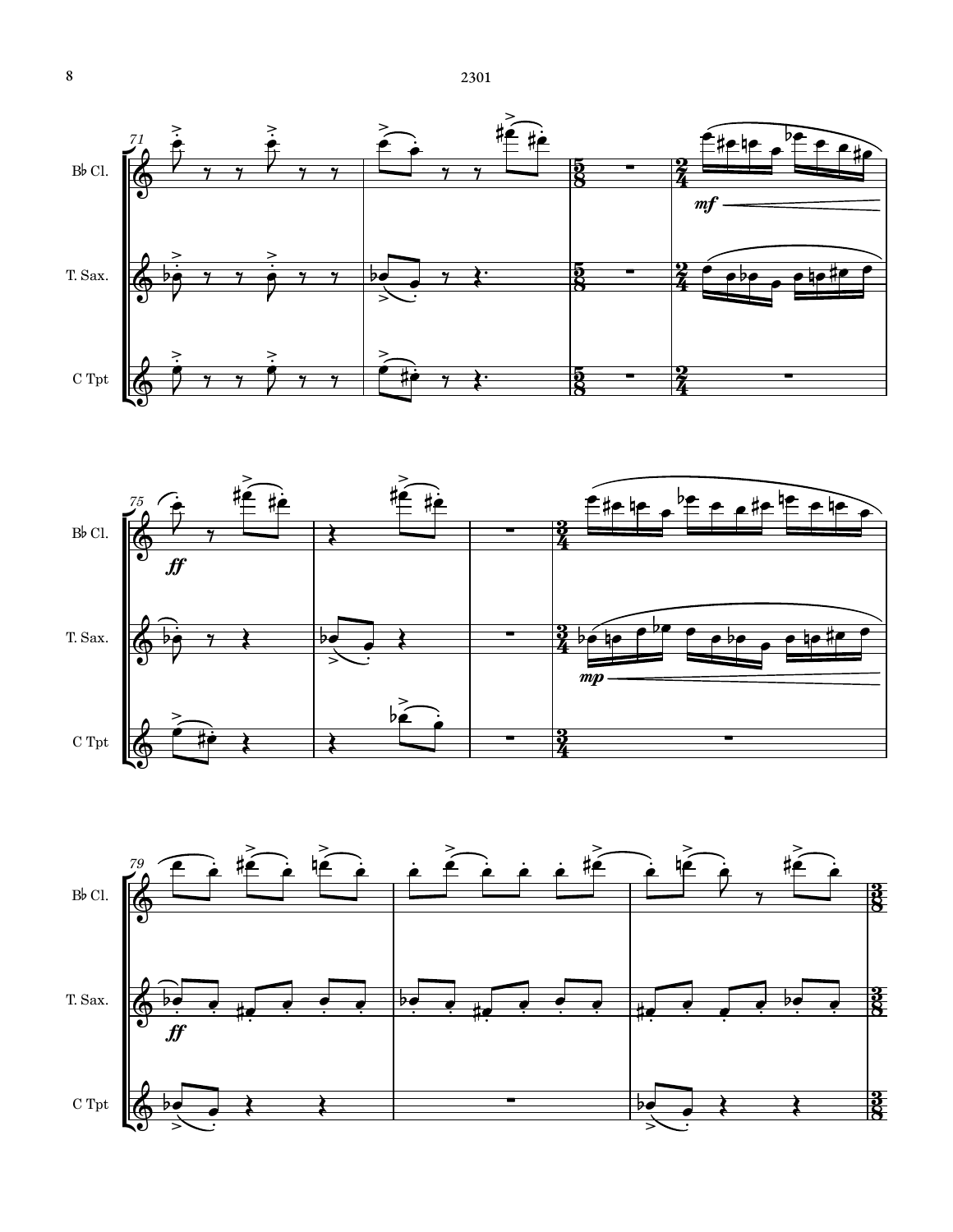